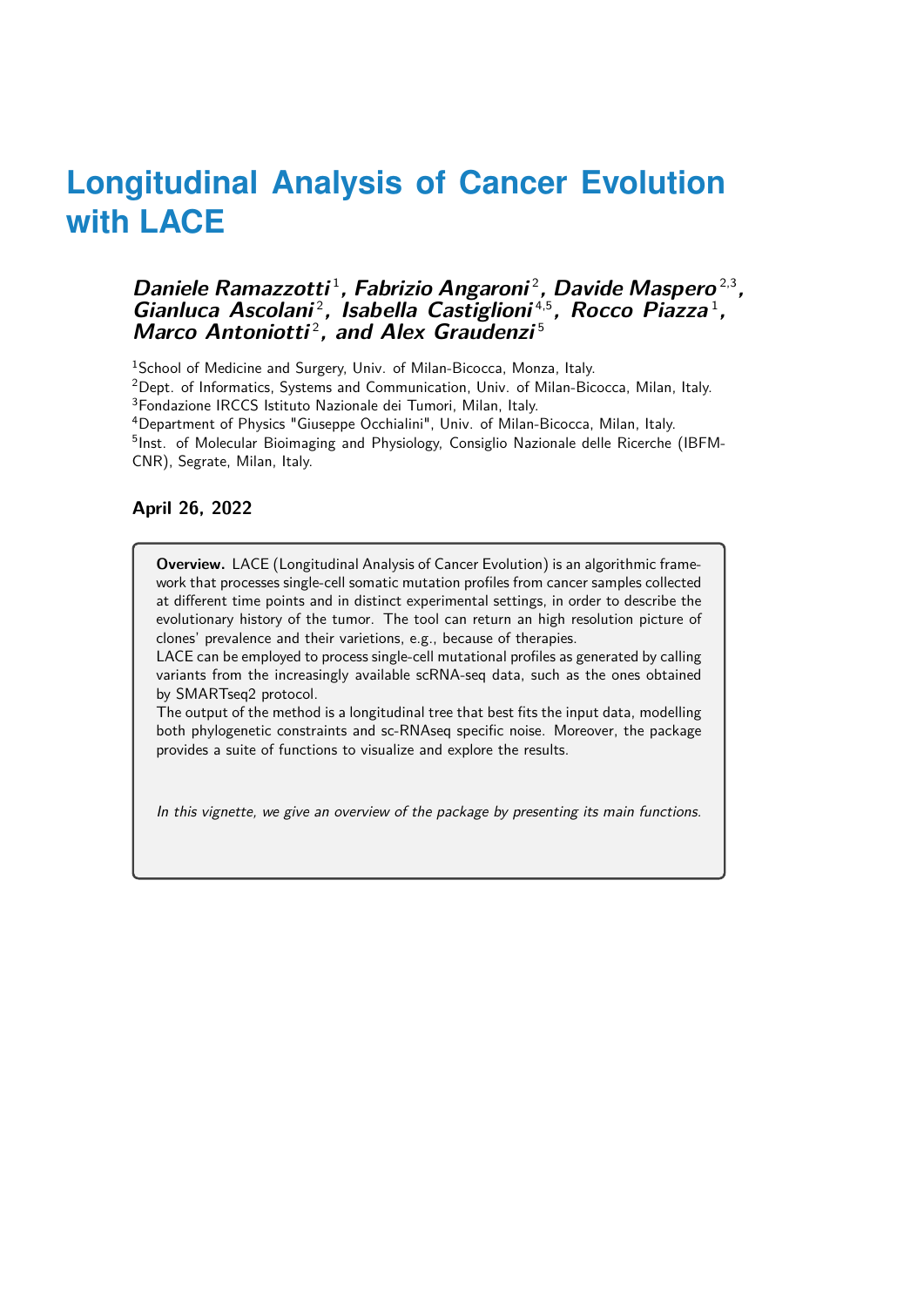# **Contents**

<span id="page-1-0"></span>

### 1 Using the LACE R package

We now present an example of longitudinal analysis of cancer evolution with LACE using single-cell data obtained from Rambow, Florian, et al. "Toward minimal residual diseasedirected therapy in melanoma." Cell 174.4 (2018): 843-855. The data comprises point mutations for four time points: (1) before treatment, (2) 4 days treatment, (3) 28 days treatment and finally (4) 57 days treatment.

We first load the data.

```
library("LACE")
data(longitudinal_sc_variants)
names(longitudinal_sc_variants)
## [1] "T1_before_treatment" "T2_4_days_treatment" "T3_28_days_treatment"
## [4] "T4_57_days_treatment"
```
The input data (D) can be either a list as shown above or a SummarizedExperiment object. In the latter case, the object needs to include genomic data (0: mutation absent, 1: mutation detected or NA: missing information) in assay field. Following guidelines, the rows of such matrix are variants, while colums are single cells concatenated for all the time points. Furthermore, a rowData field needs to be specified and must be a data.frame with a column named "TimePoint" reporting the label of the experiment for each single cell; we highlight that the ordering of the labels in rowData must match the one of the columns in the assay field. We next show an example.

```
library("SummarizedExperiment",attach.required=FALSE)
T1 = t(longitudinal_sc_variants[[1]])T2 = t(longitudinal_sc_variants[[2]])
T3 = t(longitudinal_sc_variants[[3]])T4 = t(longitudinal_sc_variants[[4]])
concat_time\_point = <math>cbind(T1, T2, T3, T4)</math>TimePointLabes = c(rep("T1", ncol(T1)),
                   rep("T2", ncol(T2)),
                   rep("T3", ncol(T3)),
                   rep("T4", ncol(T4)))
longitudinal_SE = SummarizedExperiment(assays = concat_time_point,
                                      colData = data frame(TimePoint = TimePointLabes))print(longitudinal_SE)
## class: SummarizedExperiment
## dim: 6 475
## metadata(0):
## assays(1): "## rownames(6): ARPC2_2_218249894_C_T CCT8_21_29063389_G_A ...
```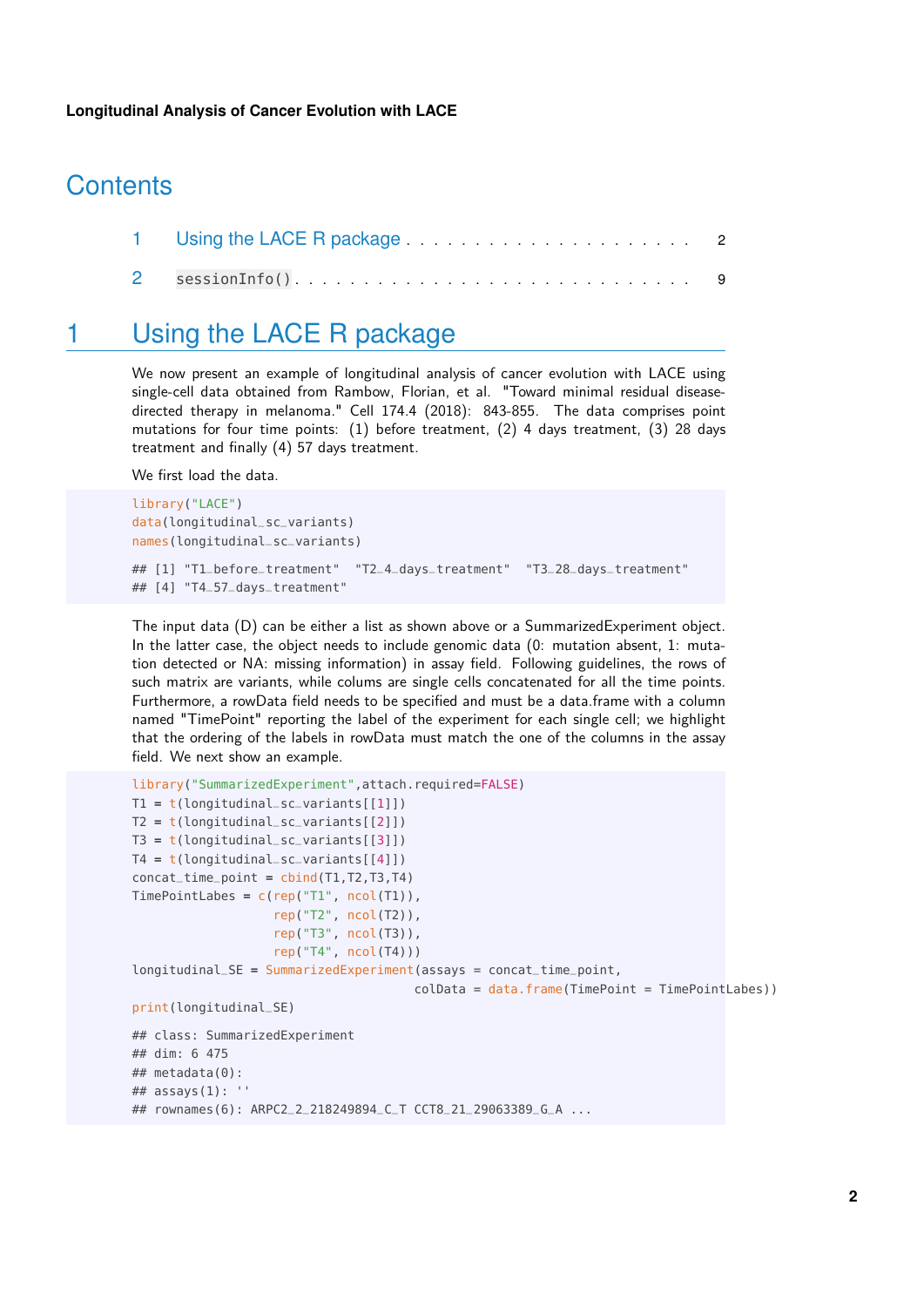```
## PRAME_22_22551005_T_A RPL5_1_92837514_C_G
## rowData names(0):
## colnames(475): SRR7424153 SRR7424154 ... SRR7424823 SRR7424824
## colData names(1): TimePoint
```
We setup the main parameter in oder to perform the inference. First of all, as the three data proint may potentially provide sequencing for an unbalanced number of cells, we weight each time point as follow  $w_s = (1 - \frac{n_s}{n_T})/(y - 1)$  in order to account for this. In the formula, e.g., the weigth for time point  $s'(w_s)$  is calculated based on the number of cell observed in the time point  $(n_s)$  and the total number of cells in the threee time points  $(n_T)$ . The denominator  $(y - 1)$ , with y being the numnber of time points, i.e., 3 in our case) aims at normalizing the weights to sum to one.

lik\_weights = c(0.2308772,0.2554386,0.2701754,0.2435088)

The second main parameter to be defined as input is represented by the false positive and false negative error rates, i.e., alpha and beta. We can specify a different rate per time point as a list of rates. When multiple set of rates are provided, LACE performs a grid search in order to estimate the best set of error rates.

```
alpha = list()alpha[[1]] = c(0.02, 0.01, 0.01, 0.01)alpha[[2]] = c(0.10, 0.05, 0.05, 0.05)beta = list()beta[[1]] = c(0.10, 0.05, 0.05, 0.05)beta[[2]] = c(0.10, 0.05, 0.05, 0.05)head(alpha)
## [[1]]
## [1] 0.02 0.01 0.01 0.01
##
## [[2]]
## [1] 0.10 0.05 0.05 0.05
head(beta)
## [[1]]
## [1] 0.10 0.05 0.05 0.05
##
## [[2]]
## [1] 0.10 0.05 0.05 0.05
```
We can now perform the inference as follow. Notice that D can be either the list longitudinal sc variants or the SummarizedExperiment longitudinal SE.

```
inference = LACE(D = longitudinal_sc_variants,lik_w = lik_weights,
                 alpha = alpha,
                 beta = beta,keep_equivalent = TRUE,
                 num\_rs = 5,
                 num\_iter = 10,
                 n_{-}try_{-}bs = 5,
```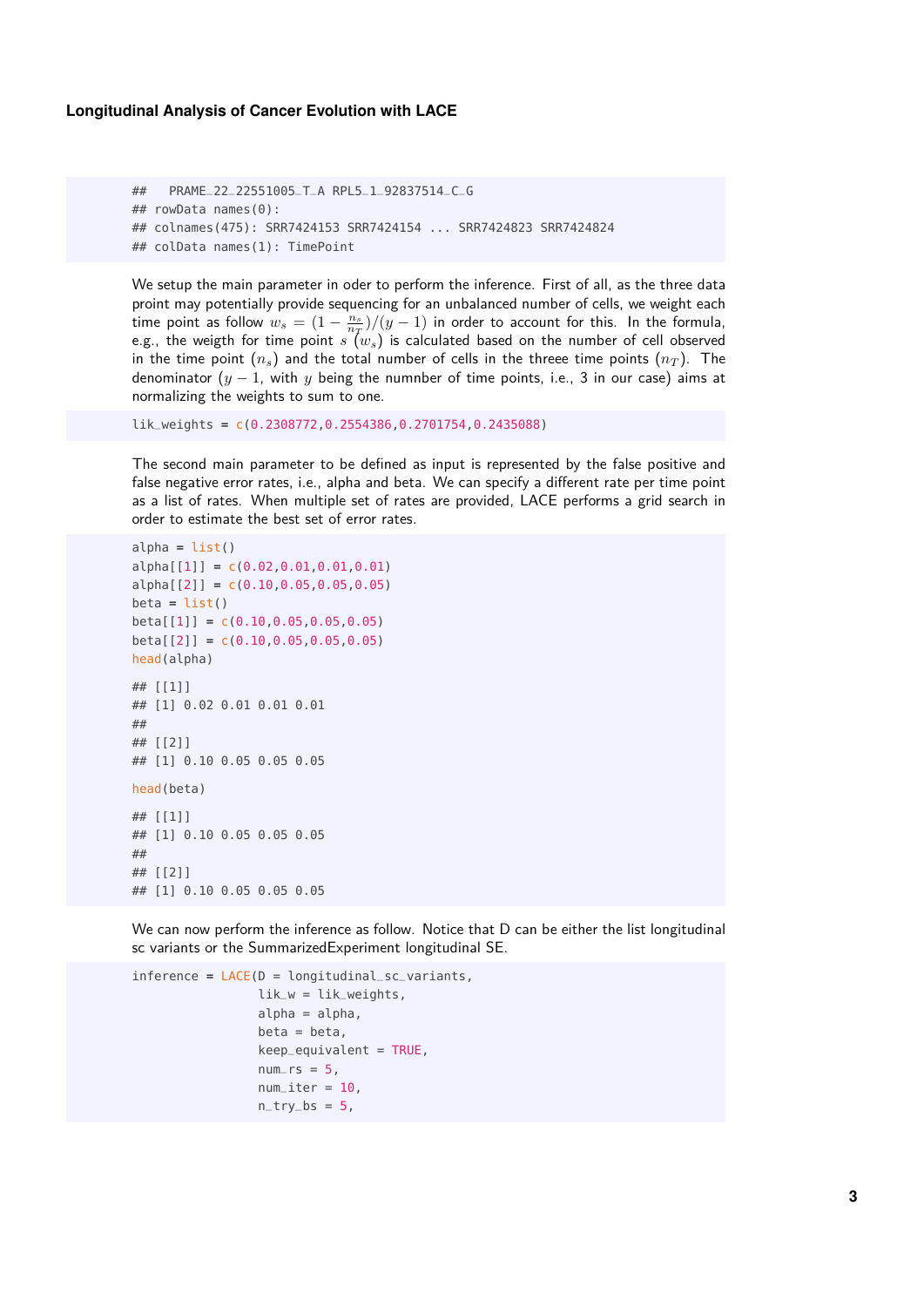```
num_processes = NA,
                 seed = 12345,
                 verbose = FALSE)
## [1] "B is already binary"
## [1] "Root is parent of Clone_1"
## [1] "Root is parent of Clone_2"
## [1] "Root is parent of Clone_3"
## [1] "Root is parent of Clone_4"
## [1] "Root is parent of Clone_5"
## [1] "Root is parent of Clone_6"
## [1] "Root is parent of Clone_1"
## [1] "Root is parent of Clone_2"
## [1] "Root is parent of Clone_3"
## [1] "Root is parent of Clone_4"
## [1] "Root is parent of Clone_5"
## [1] "Root is parent of Clone_6"
## [1] "nodes in B are sprouting from a single node"
## [1] "B is a full-rank matrix."
## [1] "Root Root 0"
## [1] "Root Clone_1 1"
## [1] "Root Clone_2 0"
## [1] "Root Clone_3 0"
## [1] "Root Clone_4 0"
## [1] "Root Clone_5 0"
## [1] "Root Clone_6 0"
## [1] "Clone_1 Clone_1 1"
## [1] "Clone_1 Clone_2 1"
## [1] "Clone_1 Clone_3 0"
## [1] "Clone_1 Clone_4 0"
## [1] "Clone_1 Clone_5 0"
## [1] "Clone_1 Clone_6 0"
## [1] "Clone_2 Clone_2 1"
## [1] "Clone_2 Clone_3 1"
## [1] "Clone_2 Clone_4 1"
## [1] "Clone_2 Clone_5 0"
## [1] "Clone_2 Clone_6 0"
## [1] "Clone_3 Clone_3 1"
## [1] "Clone_3 Clone_4 1"
## [1] "Clone_3 Clone_5 0"
## [1] "Clone_3 Clone_6 0"
## [1] "Clone_4 Clone_4 1"
## [1] "Clone_4 Clone_5 1"
## [1] "Clone_4 Clone_6 1"
## [1] "Clone_5 Clone_5 1"
## [1] "Clone_5 Clone_6 1"
## [1] "Clone_6 Clone_6 1"
## [,1]
\# \# [1,] 0
## [2, 1 \ 1\# \# [3,] 1
```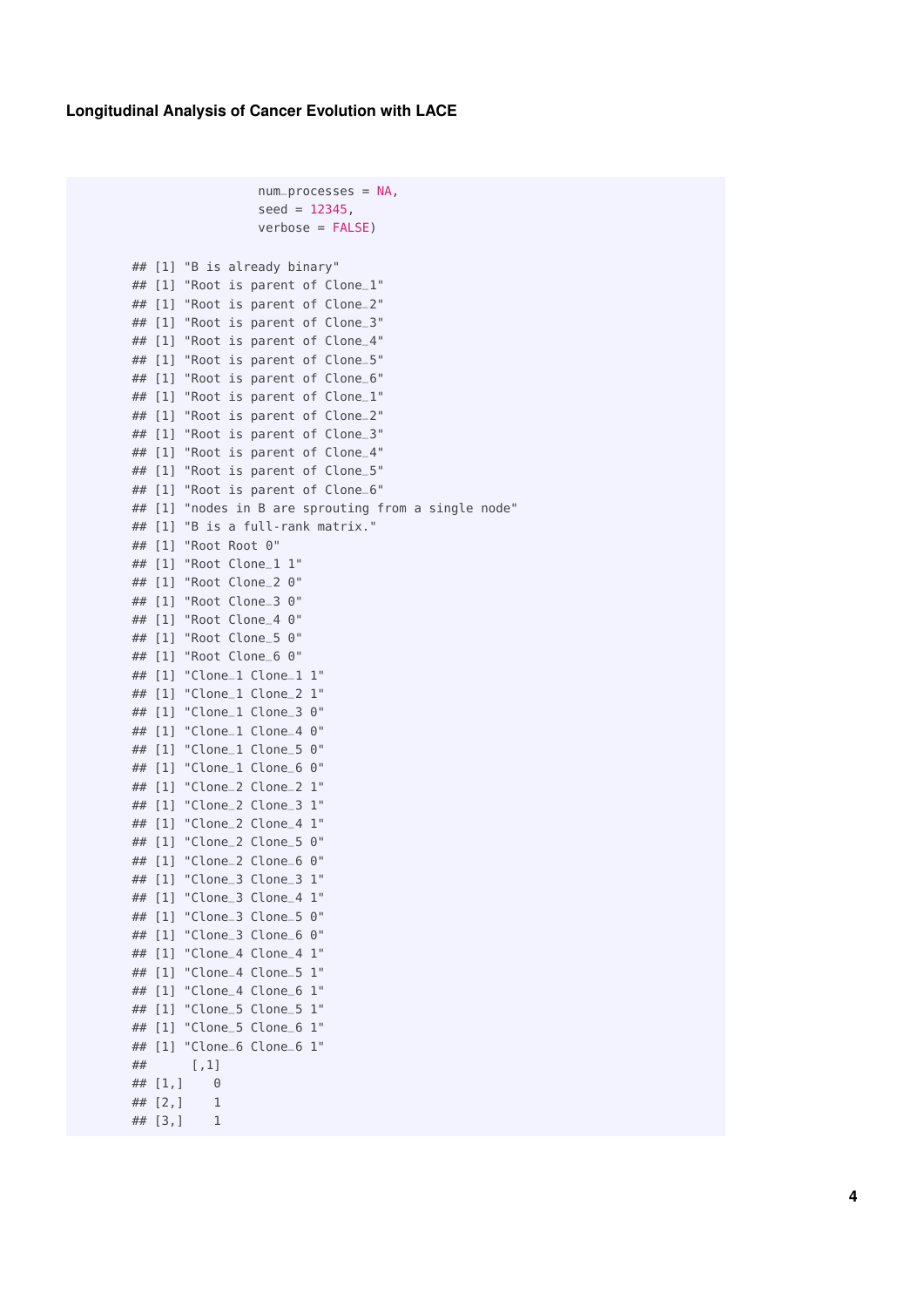$\# \# [4,]$  1

## [5,] 1 ## [6,] 1 ## [7,] 1 ## [,1]  $\begin{array}{cc} \# \# & [1,] & 0 \\ \# \# & [2,] & 1 \end{array}$ ##  $[2,]$  $\#$   $[3,]$  1<br>  $\#$   $[4,]$  1  $\#$   $[4,]$ ## [5,] 1 ## [6,] 1  $\#$   $[7,]$  1 ## [1] TRUE ## [1] "B represents a forest" ## [1] "B has a forest like structure" ## [1] "Root Root 0" ## [1] "Root Clone \_1 1" ## [1] "Root Clone \_2 0" ## [1] "Root Clone \_3 0" ## [1] "Root Clone \_4 0" ## [1] "Root Clone \_5 0" ## [1] "Root Clone \_6 0" ## [1] "Clone \_1 Clone \_1 1" ## [1] "Clone \_1 Clone \_2 1" ## [1] "Clone \_1 Clone \_3 0" ## [1] "Clone \_1 Clone \_4 0" ## [1] "Clone \_1 Clone \_5 0" ## [1] "Clone \_1 Clone \_6 0" ## [1] "Clone \_2 Clone \_2 1" ## [1] "Clone \_2 Clone \_3 1" ## [1] "Clone \_2 Clone \_4 1" ## [1] "Clone \_2 Clone \_5 0" ## [1] "Clone \_2 Clone \_6 0" ## [1] "Clone \_3 Clone \_3 1" ## [1] "Clone \_3 Clone \_4 1" ## [1] "Clone \_3 Clone \_5 0" ## [1] "Clone \_3 Clone \_6 0" ## [1] "Clone \_4 Clone \_4 1" ## [1] "Clone \_4 Clone \_5 1" ## [1] "Clone \_4 Clone \_6 1" ## [1] "Clone\_5 Clone\_5 1" ## [1] "Clone \_5 Clone \_6 1" ## [1] "Clone\_6 Clone\_6 1" ## [,1] ## [1,] 0  $##$  [2, ] 1<br> $##$  [3, ] 1  $\begin{array}{cc} \# \# & [3,] & 1 \\ \# \# & [4,] & 1 \end{array}$  $\#$   $[4, 1]$ ## [5,] 1 ## [6,] 1  $\#$   $[7,]$  1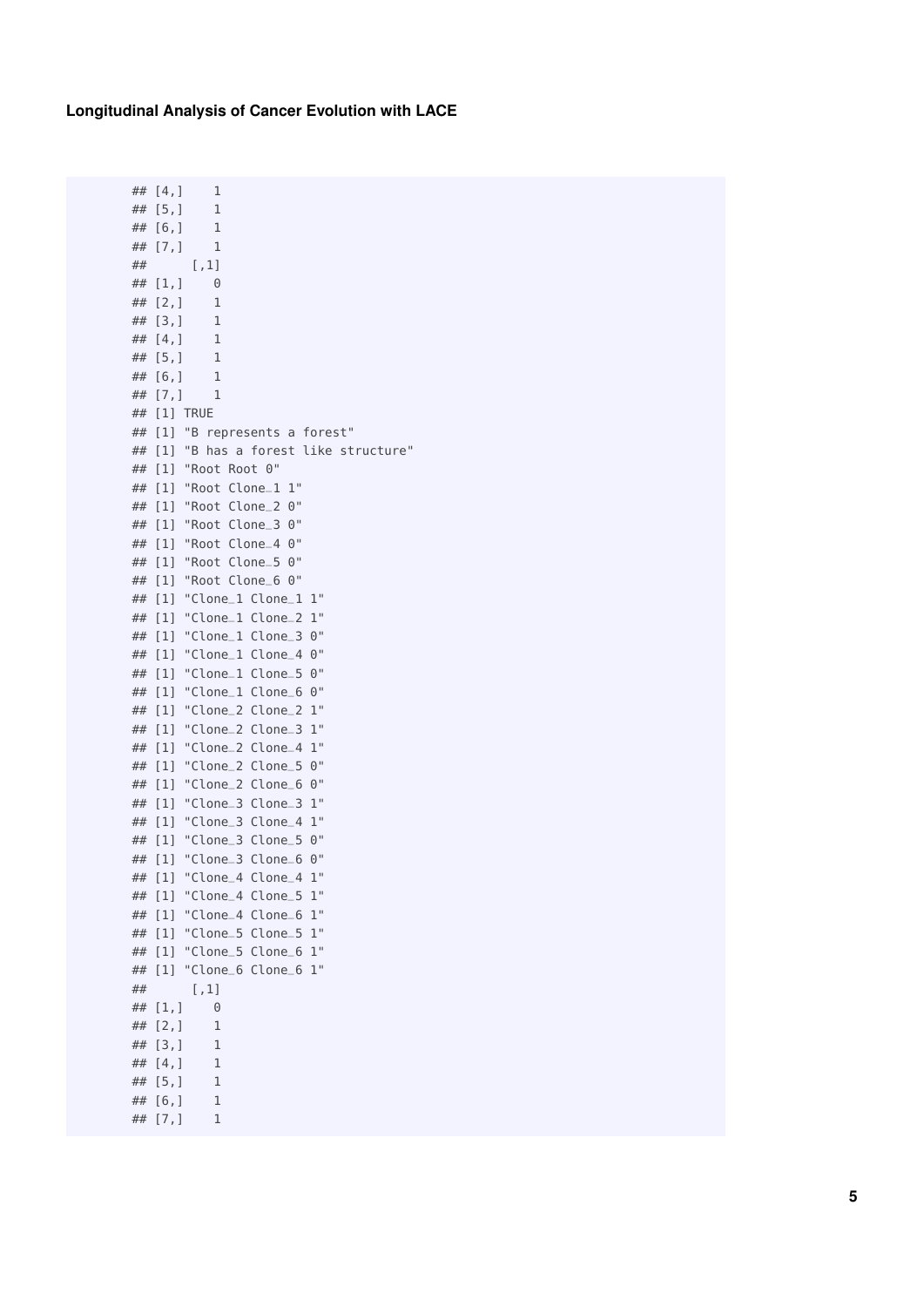```
## [,1]
\# \# [1,] 0
## [2,] 1
## [3,] 1
\# \# [4,] 1
\# [5,] 1
\# \# [6, ] 1<br>\# \# [7, ] 1
\# [7,]## [1] TRUE
## [1] "B represents a forest"
## [1] "Root is parent of Clone_1"
## [1] "Root is parent of Clone_2"
## [1] "Root is parent of Clone_3"
## [1] "Root is parent of Clone_4"
## [1] "Root is parent of Clone_5"
## [1] "Root is parent of Clone_6"
## [1] "Root is parent of Clone_1"
## [1] "Root is parent of Clone_2"
## [1] "Root is parent of Clone_3"
## [1] "Root is parent of Clone_4"
## [1] "Root is parent of Clone_5"
## [1] "Root is parent of Clone_6"
## [1] "B is a binary matrix"
## [1] "B is a square matrix"
## [1] "B is a full rank matrix"
## [1] "B is a forest "
## [1] "B has single root"
## [1] "all checks done!"
## [1] "continue..."
## [1] "clonal tree:"
## Root ARPC2_2_218249894_C_T PRAME_22_22551005_T_A
## Root 0 1 0
## ARPC2_2_218249894_C_T 0 0 0 0 1
## PRAME_22_22551005_T_A 0 0 0
## HNRNPC_14_21211843_C_T 0 0 0
## COL1A2_7_94422978_C_A 0 0 0
## RPL5_1_92837514_C_G 0 0 0
## CCT8_21_29063389_G_A 0 0 0
## HNRNPC_14_21211843_C_T COL1A2_7_94422978_C_A
## Root 0 0
## ARPC2_2_218249894_C_T 0 0
## PRAME_22_22551005_T_A 1 1
## HNRNPC_14_21211843_C_T 0 0
## COL1A2_7_94422978_C_A 0 0
## RPL5_1_92837514_C_G 0 0
## CCT8_21_29063389_G_A 0 0
## RPL5_1_92837514_C_G CCT8_21_29063389_G_A
## Root 0 0
## ARPC2_2_218249894_C_T 0 0
## PRAME_22_22551005_T_A 0 0
## HNRNPC_14_21211843_C_T 0 0
```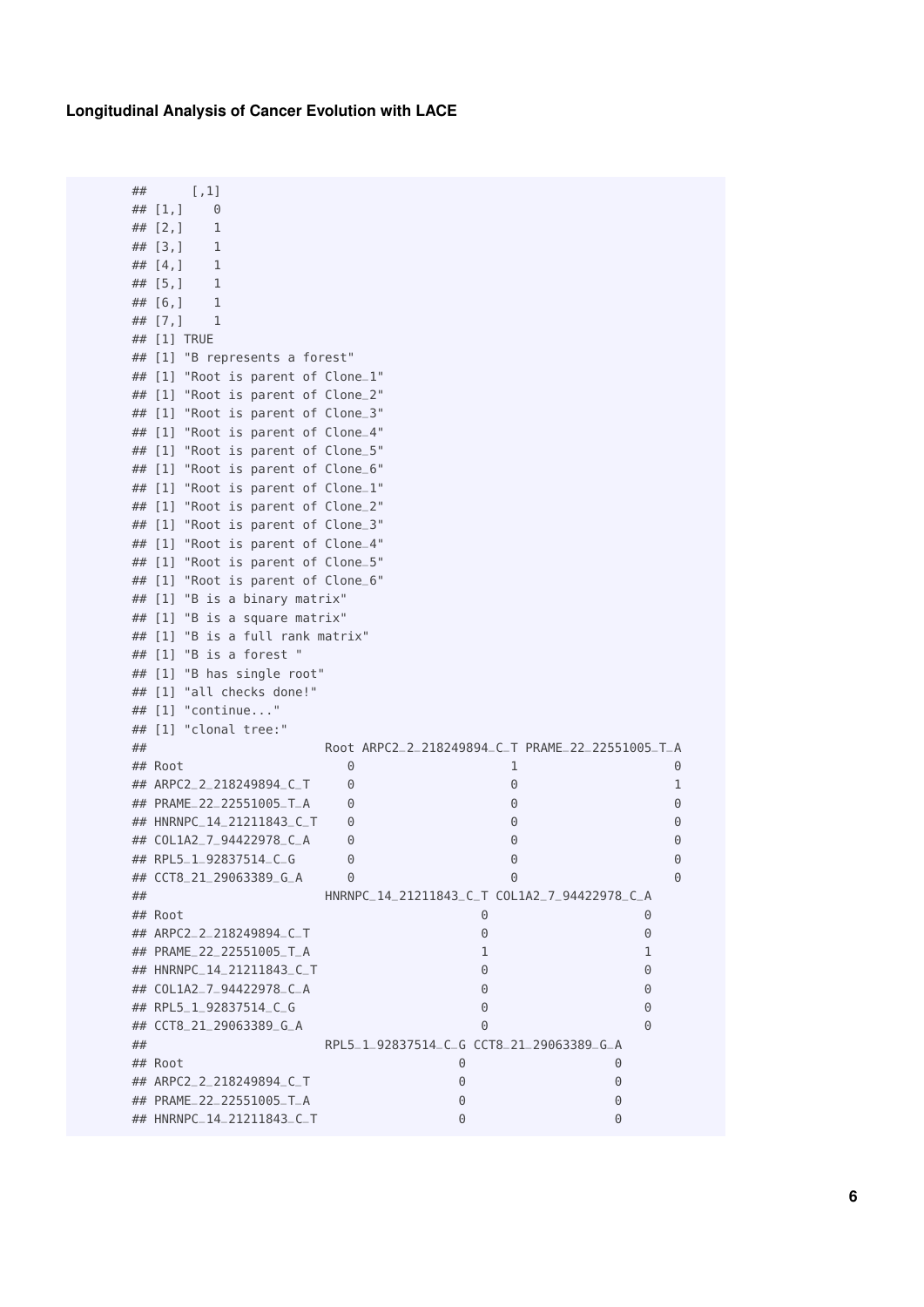```
## COL1A2_7_94422978_C_A 1 1
## RPL5_1_92837514_C_G 0 0
## CCT8_21_29063389_G_A 0 0
## Root ARPC2_2_218249894_C_T PRAME_22_22551005_T_A HNRNPC_14_21211843_C_T
## Root 1 0 0 0
## Clone_1 1 1 0 0
## Clone_2 1 1 0
## Clone_3 1 1 1 1
## Clone_4 1 1 0
## Clone_5 1 1 0
## Clone_6 1 1 1 0
## COL1A2_7_94422978_C_A RPL5_1_92837514_C_G CCT8_21_29063389_G_A
## Root 0 0 0
## Clone_1 0 0 0
## Clone_2 0 0 0
## Clone_3 0 0 0
## Clone_4 1 0 0
\## Clone_5 1 1 0
## Clone_6 1 0 0 1
## [1] "No incongruences found due to the chronological order"
## [1] "first time mutation occurrences based the chronological order of samples:"
## Root Clone_1 Clone_2 Clone_3 Clone_4 Clone_5 Clone_6
## 1 1 1 1 1 1 1
## [1] "adjacent matrix with first time occurrences:"
## Root_t1 Clone_1_t1 Clone_2_t1 Clone_3_t1 Clone_4_t1 Clone_5_t1 Clone_6_t1
## Root_t1 0 1 0 0 0 0 0
## Clone_1_t1 0 0 1 0 0 0 0
## Clone_2_t1 0 0 0 1 1 0 0
## Clone_3_t1 0 0 0 0 0 0 0
\## Clone 4 t 1 0 0 0 0 0 0 0 1 1 1
## Clone_5_t1 0 0 0 0 0 0 0
## Clone_6_t1 0 0 0 0 0 0 0
## [1] "time=" "1"
## [1] "1st Root_t1->Root_t1=1, prev_Root_t1=0.143835616438356: Root_t1->Root_t2=2"
## [1] "1st Root_t1->Root_t2=2, prev_Root_t2=0.162162162162162: Root_t2->Root_t3=2"
## [1] "1st Root_t1->Clone_1_t1=1, prev_Clone_1_t1=0.150684931506849: Clone_1_t1->Clone_1_t2=2"
## [1] "1st Clone_1_t1->Clone_1_t2=2, prev_Clone_1_t2=0.225225225225225: Clone_1_t2->Clone_1_t3=2"
## [1] "1st Clone_1_t1->Clone_2_t1=1, prev_Clone_2_t1=0.184931506849315: Clone_2_t1->Clone_2_t2=2"
## [1] "1st Clone_2_t1->Clone_2_t2=2, prev_Clone_2_t2=0.243243243243243: Clone_2_t2->Clone_2_t3=2"
## [1] "1st Clone_2_t1->Clone_3_t1=1, prev_Clone_3_t1=0.0753424657534247: Clone_3_t1->Clone_3_t2=2"
## [1] "1st Clone_2_t1->Clone_4_t1=1, prev_Clone_4_t1=0.205479452054795: Clone_4_t1->Clone_4_t2=2"
## [1] "1st Clone_3_t1->Clone_3_t2=2, prev_Clone_3_t2=0.108108108108108: Clone_3_t2->Clone_3_t3=2"
## [1] "1st Clone_4_t1->Clone_4_t2=2, prev_Clone_4_t2=0.135135135135135: Clone_4_t2->Clone_4_t3=2"
## [1] "1st Clone_4_t1->Clone_5_t1=1, prev_Clone_5_t1=0.143835616438356: Clone_5_t1->Clone_5_t2=2"
## [1] "1st Clone_4_t1->Clone_6_t1=1, prev_Clone_6_t1=0.0958904109589041: Clone_6_t1->Clone_6_t2=2"
## [1] "Clone_5_t1->Clone_5_t2=2, prev_Clone_5_t2=0: Clone_5_t1->Clone_5_t2=3"
## [1] "Clone_5_t1->Clone_5_t2=3, prev_Clone_5_t2=0: Clone_5_t2->Clone_5_t3=3"
## [1] "1st Clone_6_t1->Clone_6_t2=2, prev_Clone_6_t2=0.126126126126126: Clone_6_t2->Clone_6_t3=2"
## [1] "time=" "2"
## [1] "1st Root_t2->Root_t3=2, prev_Root_t3=0.133333333333333: Root_t3->Root_t4=2"
## [1] "1st Clone_1_t2->Clone_1_t3=2, prev_Clone_1_t3=0.166666666666667: Clone_1_t3->Clone_1_t4=2"
```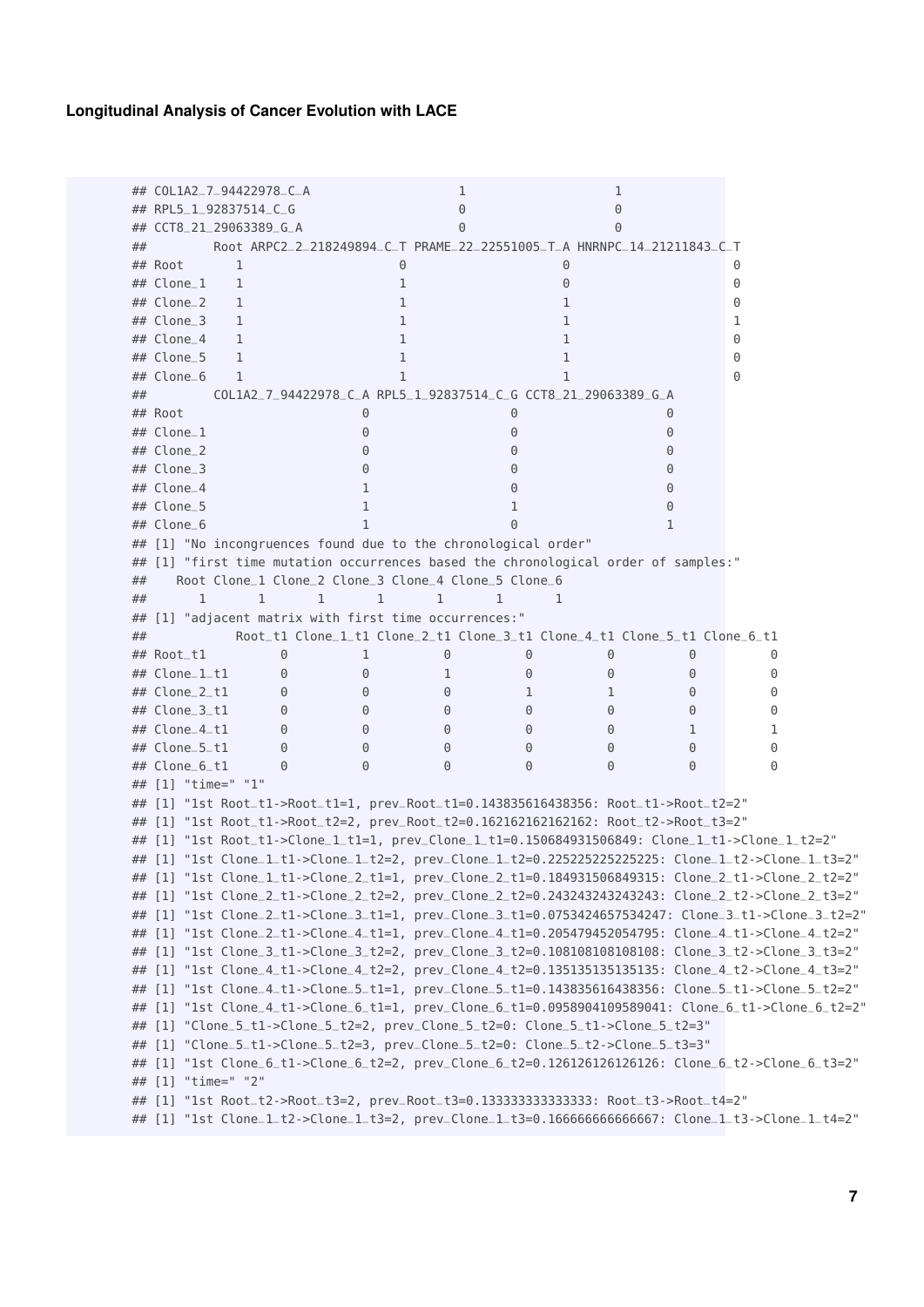```
## [1] "1st Clone_2_t2->Clone_2_t3=2, prev_Clone_2_t3=0.177777777777778: Clone_2_t3->Clone_2_t4=2"
## [1] "1st Clone_3_t2->Clone_3_t3=2, prev_Clone_3_t3=0.0555555555555556: Clone_3_t3->Clone_3_t4=2"
## [1] "1st Clone_4_t2->Clone_4_t3=2, prev_Clone_4_t3=0.222222222222222: Clone_4_t3->Clone_4_t4=2"
## [1] "1st Clone_5_t2->Clone_5_t3=3, prev_Clone_5_t3=0.0333333333333333: Clone_5_t3->Clone_5_t4=2"
## [1] "1st Clone_6_t2->Clone_6_t3=2, prev_Clone_6_t3=0.211111111111111: Clone_6_t3->Clone_6_t4=2"
## [1] "time=" "3"
## [1] "time=" "4"
## [1] "time=" "3"
## [1] "time=" "2"
## [1] "time=" "1"
## [1] "idx" "Clone_1"
## [1] "idx" "Clone_2"
## [1] "idx" "Clone_3"
## [1] "idx" "Clone_4"
## [1] "idx" "Clone_5"
## [1] "idx" "Clone_6"
## [1] "/tmp/RtmpcV1PGX/Rbuild2607466a22c140/LACE/vignettes"
## [1] "info"
## [1] ""
```
We notice that the inference resulting on the command above should be considered only as an example; the parameters num rs, num iter and n try bs representing the number of steps perfomed during the inference are downscaled to reduce execution time. We refer to the Manual for discussion on default values. We provide within the package results of inferences performed with correct parameters as RData.

```
data(inference)
print(names(inference))
## [1] "B" "C" "corrected_genotypes"
## [4] "clones_prevalence" "relative_likelihoods" "joint_likelihood"
## [7] "clones_summary" "equivalent_solutions" "error_rates"
```
LACE returns a list of nine elements as results. Namely, B and C provide respectively the maximum likelihood longitudinal tree and cells attachments; corrected genotypes the corrected genotypes, clones prevalence, the estimated prevalence of any observed clone; relative likelihoods and joint likelihood the estimated likelihoods for each time point and the weighted likelihood; clones summary provide a summary of association of mutations to clones. In equivalent solutions, solutions (B and C) with likelihood equivalent to the best solution are returned; notice that in the example we disabled this feature by setting equivalent solutions parameter to FALSE. Finally, error rates provide the best error rates (alpha and beta) as estimated by the grid search.

We can plot the inferred model using the function longitudinal.tree.plot.

```
clone_labels = c("ARPC2","PRAME","HNRNPC","COL1A2","RPL5","CCT8")
longitudinal.tree = longitudinal.tree.plot(inference = inference,
                                           labels_show = "clones",
                                           clone_labels = clone_labels,
                                           legend_position = "topright")
```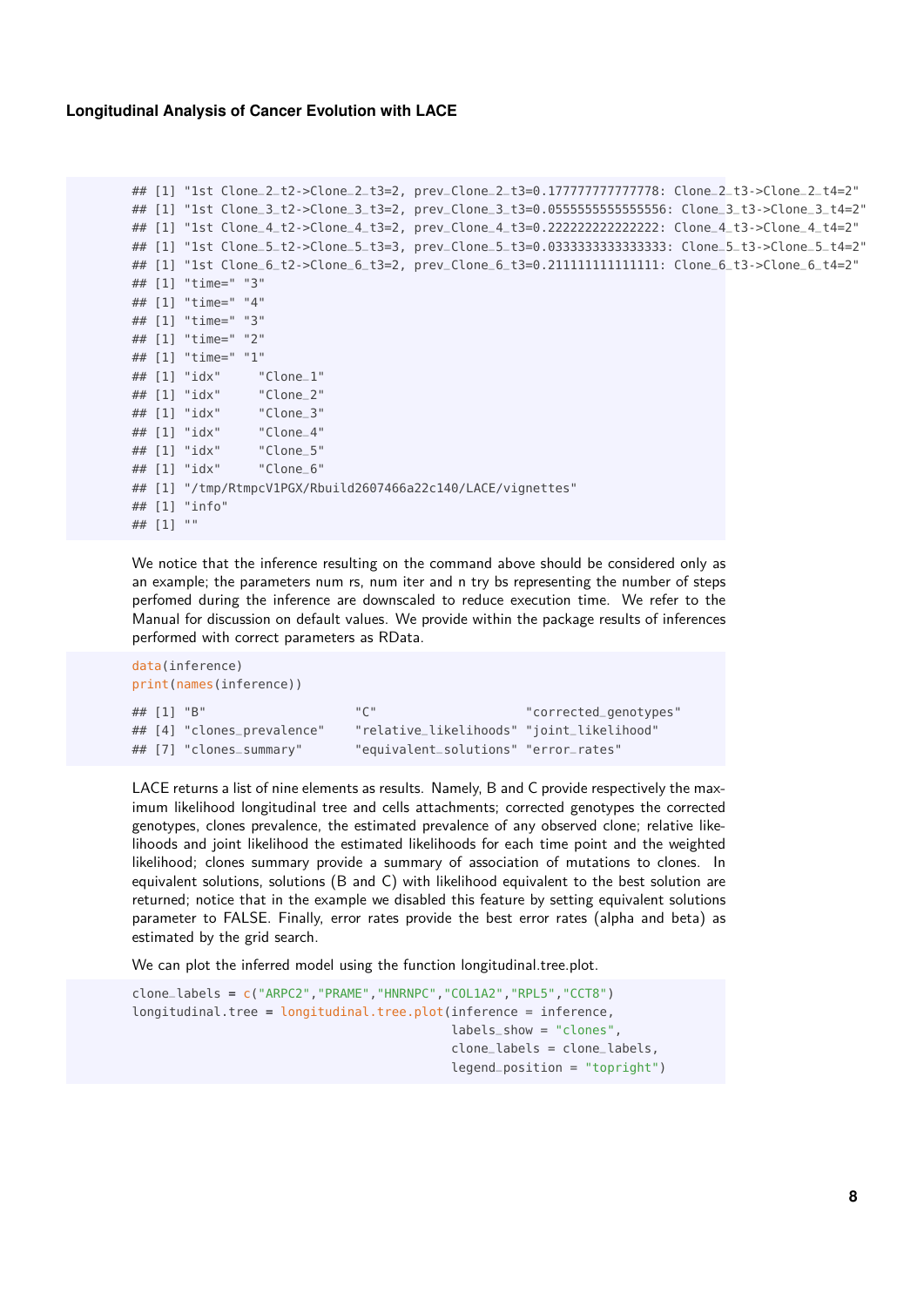

## <span id="page-8-0"></span>2 sessionInfo()

- R version 4.2.0 RC (2022-04-21 r82226), x86\_64-pc-linux-gnu
- Locale: LC\_CTYPE=en\_US.UTF-8, LC\_NUMERIC=C, LC\_TIME=en\_GB, LC\_COLLATE=C, LC\_MONETARY=en\_US.UTF-8, LC\_MESSAGES=en\_US.UTF-8, LC\_PAPER=en\_US.UTF-8, LC\_NAME=C, LC\_ADDRESS=C, LC\_TELEPHONE=C, LC\_MEASUREMENT=en\_US.UTF-8, LC\_IDENTIFICATION=C
- Running under: Ubuntu 20.04.4 LTS
- Matrix products: default
- BLAS: /home/biocbuild/bbs-3.16-bioc/R/lib/libRblas.so
- LAPACK: /home/biocbuild/bbs-3.16-bioc/R/lib/libRlapack.so
- Base packages: base, datasets, grDevices, graphics, methods, stats, utils
- Other packages: LACE 2.1.0, SummarizedExperiment 1.27.0, knitr 1.38
- Loaded via a namespace (and not attached): AnnotationDbi 1.59.0, Biobase 2.57.0, BiocFileCache 2.5.0, BiocGenerics 0.43.0, BiocManager 1.30.17, BiocStyle 2.25.0, Biostrings 2.65.0, DBI 1.1.2, DT 0.22, DelayedArray 0.23.0, GenomeInfoDb 1.33.0, GenomeInfoDbData 1.2.8, GenomicRanges 1.49.0, IRanges 2.31.0, KEGGREST 1.37.0, Matrix 1.4-1, MatrixGenerics 1.9.0, R6 2.5.1, RColorBrewer 1.1-3, RCurl 1.98-1.6, RSQLite 2.2.12, Rcpp 1.0.8.3, RcppTOML 0.1.7, RcppZiggurat 0.1.6, Rfast 2.0.6, S4Vectors 0.35.0, XML 3.99-0.9, XVector 0.37.0, assertthat 0.2.1, biomaRt 2.53.0, bit 4.0.4, bit64 4.0.5, bitops 1.0-7, blob 1.2.3, bsplus 0.1.3, cachem 1.0.6, callr 3.7.0, cli 3.3.0, codetools 0.2-18, compiler 4.2.0, configr 0.3.5, crayon 1.5.1, curl 4.3.2, data.table 1.14.2, data.tree 1.0.0, dbplyr 2.1.1, digest 0.6.29, doParallel 1.0.17, dplyr 1.0.8, ellipsis 0.3.2, evaluate 0.15, fansi 1.0.3, fastmap 1.1.0, filelock 1.0.2, foreach 1.5.2, fs 1.5.2, generics 0.1.2, glue 1.6.2, grid 4.2.0, highr 0.9, hms 1.1.1, htmltools 0.5.2, htmlwidgets 1.5.4, httpuv 1.6.5, httr 1.4.2, igraph 1.3.1, ini 0.3.1, iterators 1.0.14, jsonlite 1.8.0, later 1.3.0, lattice 0.20-45, learnr 0.10.1, lifecycle 1.0.1, lubridate 1.8.0, magrittr 2.0.3, markdown 1.1, matrixStats 0.62.0, memoise 2.0.1, mime 0.12, parallel 4.2.0, pillar 1.7.0, pkgconfig 2.0.3, png 0.1-7, prettyunits 1.1.1, processx 3.5.3, progress 1.2.2, promises 1.2.0.1, ps 1.7.0, purrr 0.3.4, rappdirs 0.3.3, readr 2.1.2, rlang 1.0.2, rmarkdown 2.14, rprojroot 2.0.3, shiny 1.7.1, shinyBS 0.61.1, shinyFiles 0.9.1, shinydashboard 0.7.2, shinyjs 2.1.0, shinythemes 1.2.0,